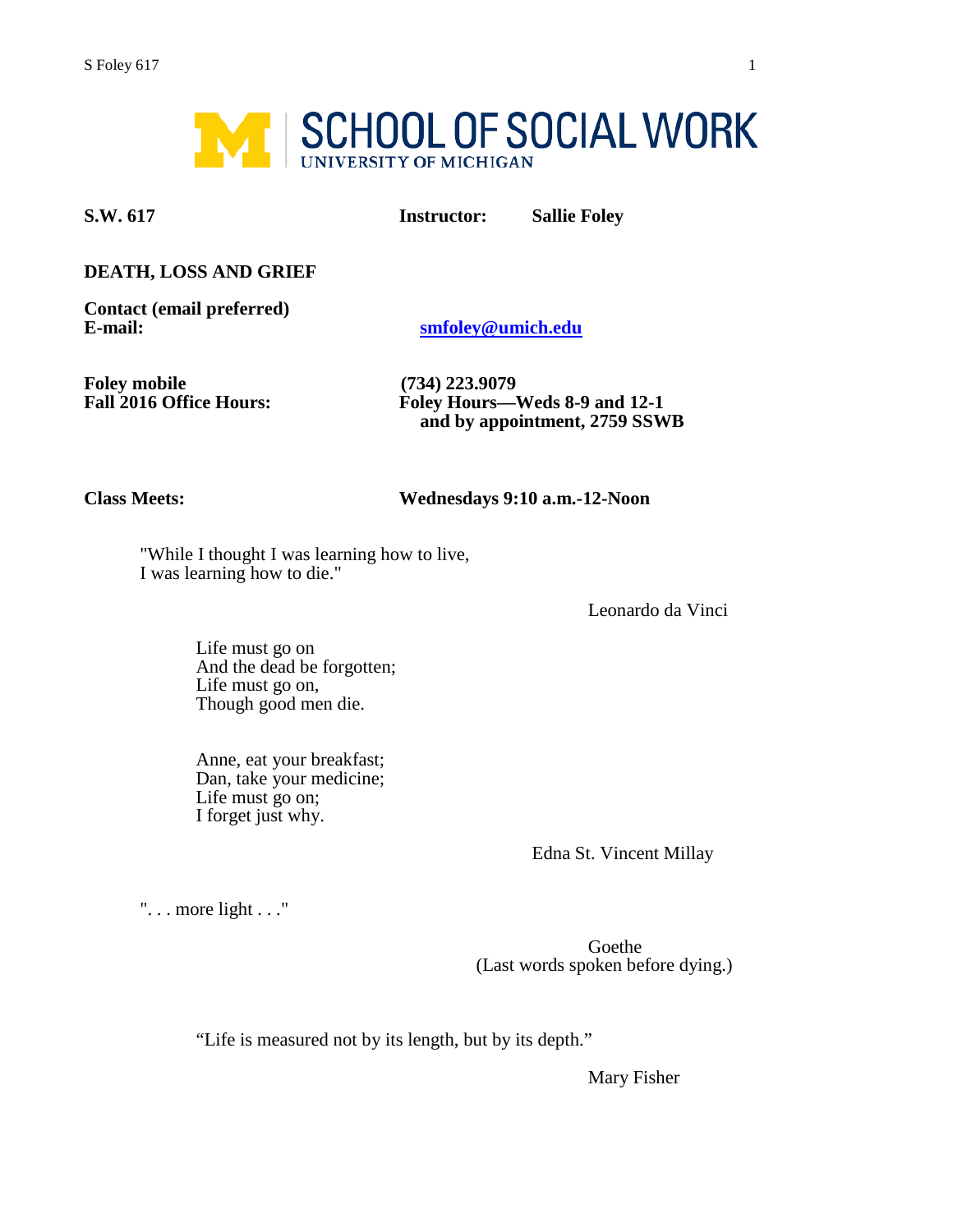#### **GENERAL INFORMATION:**

This course will meet Wednesdays 9:10-12. In class, you will receive:

- 1. an extensive syllabus;<br>2. a bibliography on bool
- a bibliography on books and articles about death, loss and grief;
- 3. handouts pertaining to theory and clinical practice with the dying and bereaved.

Sallie's office is at the SSWB in Room 2759. Please feel free to make appointments throughout the semester if you have questions or concerns.

#### **1. COURSE DESCRIPTION:**

This course will address the theoretical framework of human loss and grief from a culturally and philosophically diverse perspective. Students will be provided with information about why and how humans grieve and how grieving is affected by type of loss, socioeconomic and cultural factors, individual personality and family functioning. Attention is focused on life span development and the meaning of death and loss at different ages. Various types of loss will be discussed from an individual, family, and socio/cultural perspective. The importance of understanding trauma and its relationship to grief and loss will be addressed. Coping and resiliency in loss are explored, emphasizing the diversity of human response and focusing on the significance of social groups in integrating loss. The formation and practice of rituals, and diversity in religious and spiritual experience as a component of coping with loss will be discussed.

#### **2. COURSE CONTENT:**

This course will begin with an overview of the historical treatment of death and bereavement in dominant United States culture. Contemporary attitudes about death and grief will be examined in this context and will include the examination of current themes in understanding dying and bereaved persons. Significant attention will be placed on understanding the diversity of reactions to death, loss, and grief within diverse dimensions (including ability, age, class, color, culture, ethnicity, family structure, gender [including gender identity and gender expression], marital status, national origin, race, religion or spirituality, sex, and sexual orientation). The impact of poverty on dying and bereavement will be discussed, as well as the policy decisions that direct funding as it impacts dying individuals and their families. The ethical debates in the right-to-die movement and social issues about quality of life will also be explored.

Explanatory models for bereavement and grief will be discussed including: psychoanalytic models, attachment models, stress and crisis models, cognitive and behavior models, illness and disease models, sociobiological models, and holistic models. Developmental approaches to understanding chronic illness, and individual and family functioning while dying will be addressed, as well as current standards of care in social work involvement with the dying person and family. The function of health care systems for the dying and funeral care for the dead will be discussed. Social organizations for the dying and bereaved will be explored. Gender differences in grieving, immigration and cultural losses, responses to war and natural disasters will also be discussed. The theory of complicated mourning will be introduced and will be related both to developmental theory and trauma theory. Examples of complicated mourning will be discussed and will include the phenomena of disenfranchised and stigmatized loss. The identification and assessment of symptoms of complicated mourning will be introduced. Death resulting from violence, like homicide or suicide, and violence in communities and its impact on a person's capacity to grieve will be explored. Counseling the dying and grieving and its impact on the social worker will be discussed, as well as ways that professionals can care for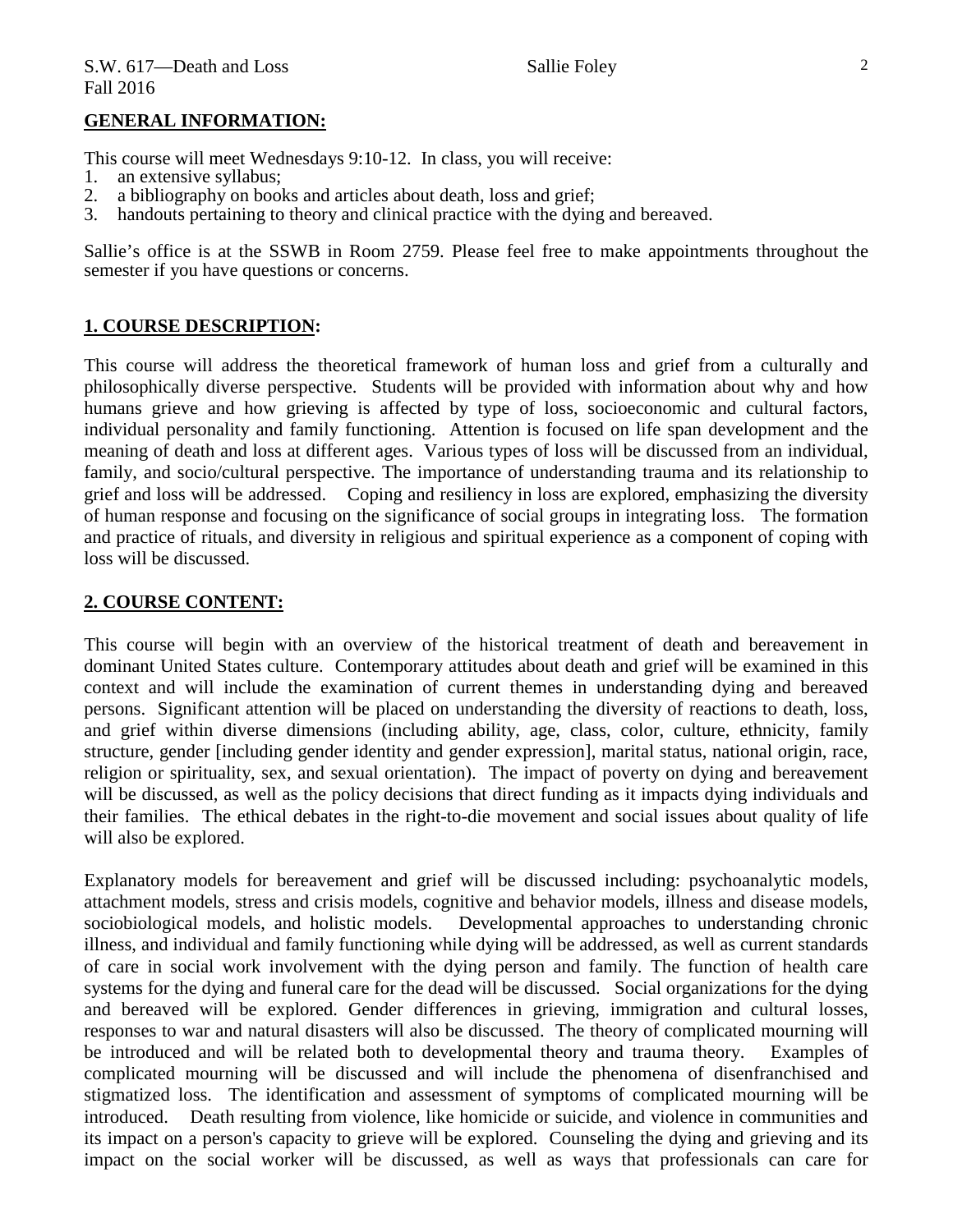themselves. The special concerns of children and loss will be examined. Aging, grief, and loss will be discussed and current research about losses in aging will be addressed. Posttraumatic stress disorder as a response to traumatized loss will be discussed. This course will also examine broader cultural implications for living with loss, including responses to cultural genocide (both historically and currently). Finally, an exploration into the development of grief responses on an individual and communal level will be made.

### **3. COURSE OBJECTIVES:**

Upon completion of this course, students will be able to:

- 1. Understand the implications for practice and policy of the changing patterns of death/dying in the U.S. regarding socioeconomic status, age, gender, and cultural/ethnic patterns.
- 2. Understand the different meanings of loss, and the impact of loss on those grieving, on caregivers, and on larger social groups.
- 3. Identify and describe responses and reactions of the various caregivers (including social workers) to death and loss and the impact of these reactions on client systems.
- 4. Demonstrate an increased awareness of the medical ethical issues in death and dying.
- 5. Summarize the different theoretical models for understanding bereavement and grieving.
- 6. Identify the practical issues and problems that arise for individuals and families following a death or major loss in the family and the significance of social groups in bereavement.
- 7. Examine the variables impacting mourning e.g. ability, age, class, color, culture, ethnicity, family structure, gender [including gender identity and gender expression], marital status, national origin, race, religion or spirituality, sex, and sexual orientation) in the experience and expression of grief for the family and/or person facing death and bereavement.
- 8. Discuss the ways in which violence affects the experience of death or loss, and the impact of layered loss when continually exposed to loss or violence.
- 9. Identify posttraumatic stress disorder.
- 10. Discuss dominant themes of complicated mourning, including multiple losses, traumatized loss; disenfranchised or stigmatized loss, cultural genocide and historical transmission of loss.
- 11. Discuss typical ethical concerns related to death, loss, and grief.

#### **4. COURSE DESIGN:**

The instructor will select required and recommended readings. Class format will include lecture, discussion, systems and case analysis, and viewing of videotapes. Written assignments will integrate theory, research, and clinical material. Current and practical applications in the social work setting will be noted when possible.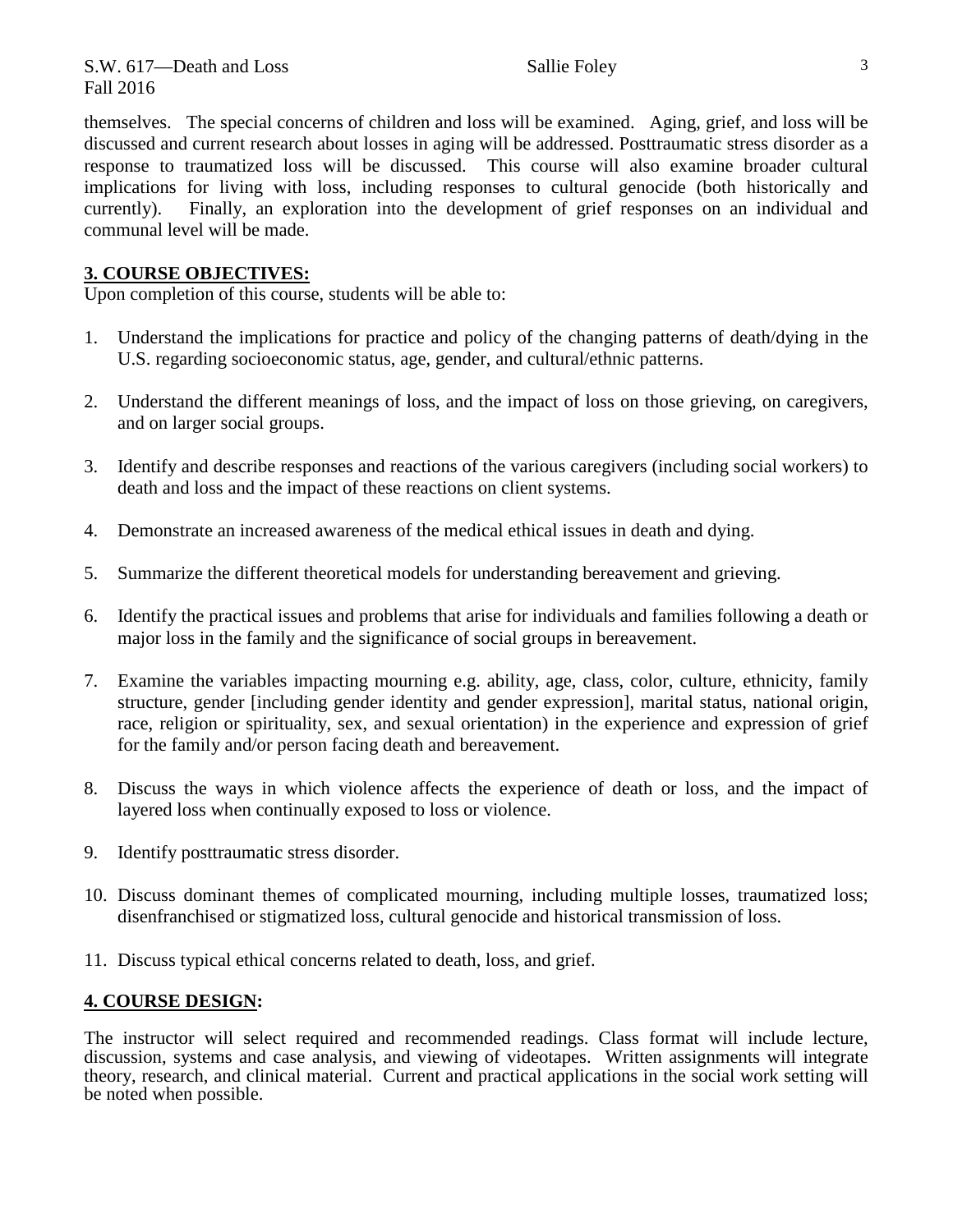#### **5. RELATIONSHIP TO FOUR CURRICULAR THEMES:**

• Multiculturalism and Diversity Themes will be addressed through the discussion of worker-client differences and power/privilege differentials based on various diversity dimensions. Social system and case examples, possible interventions, and readings will reflect this theme.

Social Change and Social Justice will be addressed through discussion of differences between problems that are responsive to interpersonal practice interventions and those which result from poverty, discrimination and disenfranchisement and require systemic as well as individual interventions.

• Promotion, Prevention, Treatment, and Rehabilitation will be addressed through identification of ways to provide early intervention, guidance and advocacy within systems, methods of preventing or mitigating later problems in loss and bereavement, and discussion of intervention theories and health care and social policies which support adaptive responses to loss that enhance later adjustment.

• Behavioral and Social Sciences Research will inform this course, drawing especially current research in the following areas: bereavement and complicated mourning, attachment and developmental requirements, response to trauma and maltreatment and resiliency/coping/adaptation.

## **6. RELATIONSHIP OF THE COURSE TO SOCIAL WORK ETHICS AND VALUES**

Social work ethics and values will be addressed in this course using the NASW Code of Ethics. This course will increase awareness of the medical-ethical issues and decision making in death and dying. In addition, students will evaluate ethical issues involved in death and loss, and discuss the impact of the social worker's values and reactions to these issues.

#### **7. INTENSIVE FOCUS ON PRIVILEGE, OPPRESSION, DIVERISTY AND SOCIAL JUSTICE (PODS)**

This course integrates PODS content and skills with a special emphasis on the identification of theories, practice and/or policies that promote social justice, illuminate injustices and are consistent with scientific and professional knowledge. Through the use of a variety of instructional methods, this course will support students developing a vision of social justice, learn to recognize and reduce mechanisms that support oppression and injustice, work toward social justice processes, apply intersectionality and intercultural frameworks and strengthen critical consciousness, self knowledge and self awareness to facilitate PODS learning.

Course Statement Approved: Curriculum Committee Meeting Nov. 30, 2006.

## **COURSE REQUIREMENTS:**

- 1. Good attendance and class participation
- 2. Completion of nongraded assignments
- 3. Critique I on *When Breath Becomes Air,* by Paul Kalinithi, 2015. Random House
- 4. Critique II on self-help book about death/loss
- 5. Midterm quiz—open book
- 6. Final quiz—open book (not cumulative)
- 7. Annotated bib on death/grief/loss/trauma topic (see assignments below)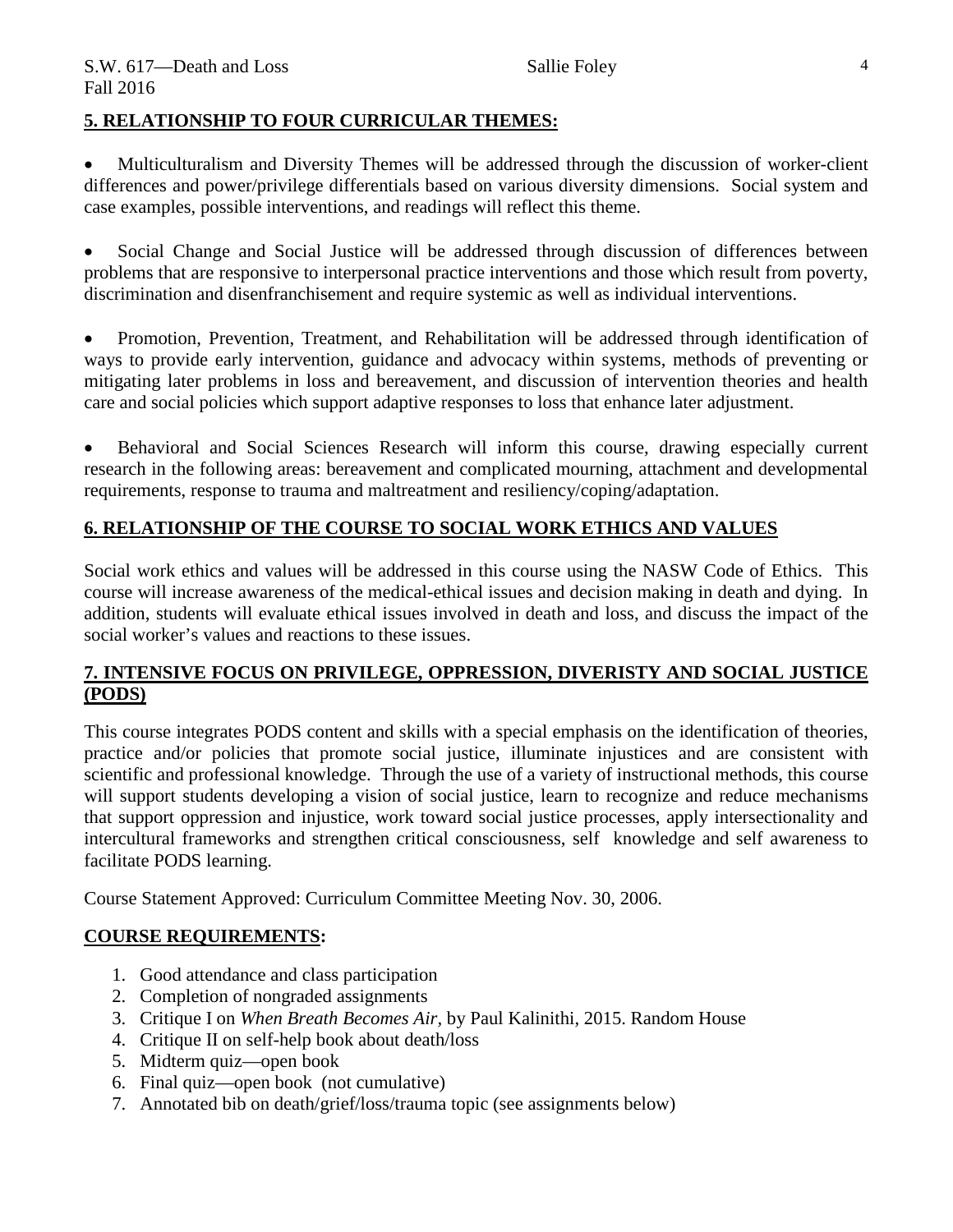#### **Accommodations for students with disabilities:**

If you need or desire an accommodation for a disability, I encourage you to contact me at your earliest convenience. Many aspects of the course can be modified to facilitate participation and progress throughout the semester. Resources are available (i.e. services for students with disabilities, adaptive technology computing site, etc.) to make learning more effective for you. To the extent permitted by law, the information will be treated as private and confidential.

#### **Religious Observances:**

Please notify me if religious observances conflict with class attendance or due dates for assignments so that we can make appropriate arrangements.

#### **Safety & Emergency Preparedness**

In the event of an emergency, dial 9-1-1 from any cell phone or campus phone.

All University of Michigan students, faculty and staff are required to familiarize themselves with emergency procedures and protocols for both inside and outside of the classroom. In the event of possible building closure (i.e. severe weather conditions, public health notices, etc.) you may contact (734)764-SSWB (7793) for up-to-date School closure information.

Be Prepared. Familiarize yourself with the emergency card posted next to the phone in every classroom/meeting room. Review the information on the emergency evacuation sign (located nearest the door) and locate at least (2) emergency exits nearest the classroom.

If you are concerned about your ability to exit the building in the case of an emergency, contact the Office of Student Services and/or email [ssw-ADAcompliance@umich.edu.](mailto:ssw-ADAcompliance@umich.edu) Office of Student Services School of Social Work | Room 1748 [734-936-0961](tel:734-936-0961)

For more information view the annual Campus Safety Statement at [http://www.dpss.umich.edu/.](http://www.dpss.umich.edu/)

Register for UM Emergency Alerts at [http://www.dpss.umich.edu/emergency-management/alert/.](http://www.dpss.umich.edu/emergency-management/alert/)

#### **Nongraded Assignments:**

- **Due: 9-14-16** A three-page (or longer if you desire) paper describing your own feelings and understanding about death and loss. This may include a personal experience with death, or your observations about how others close to you have experienced death. You may also find it useful to look at the ways in which your family has responded to past losses and deaths. Some students begin by describing their earliest memories of death and how it affected them. Try to focus on personal and not theoretical understanding. (Non-graded)
- **Due:** 9-21-16 A genogram of your family history, noting significant losses. Genogram should highlight denied loss or unresolved loss that you have noted in researching your own family history. This is a non-graded assignment. If you prefer not to do a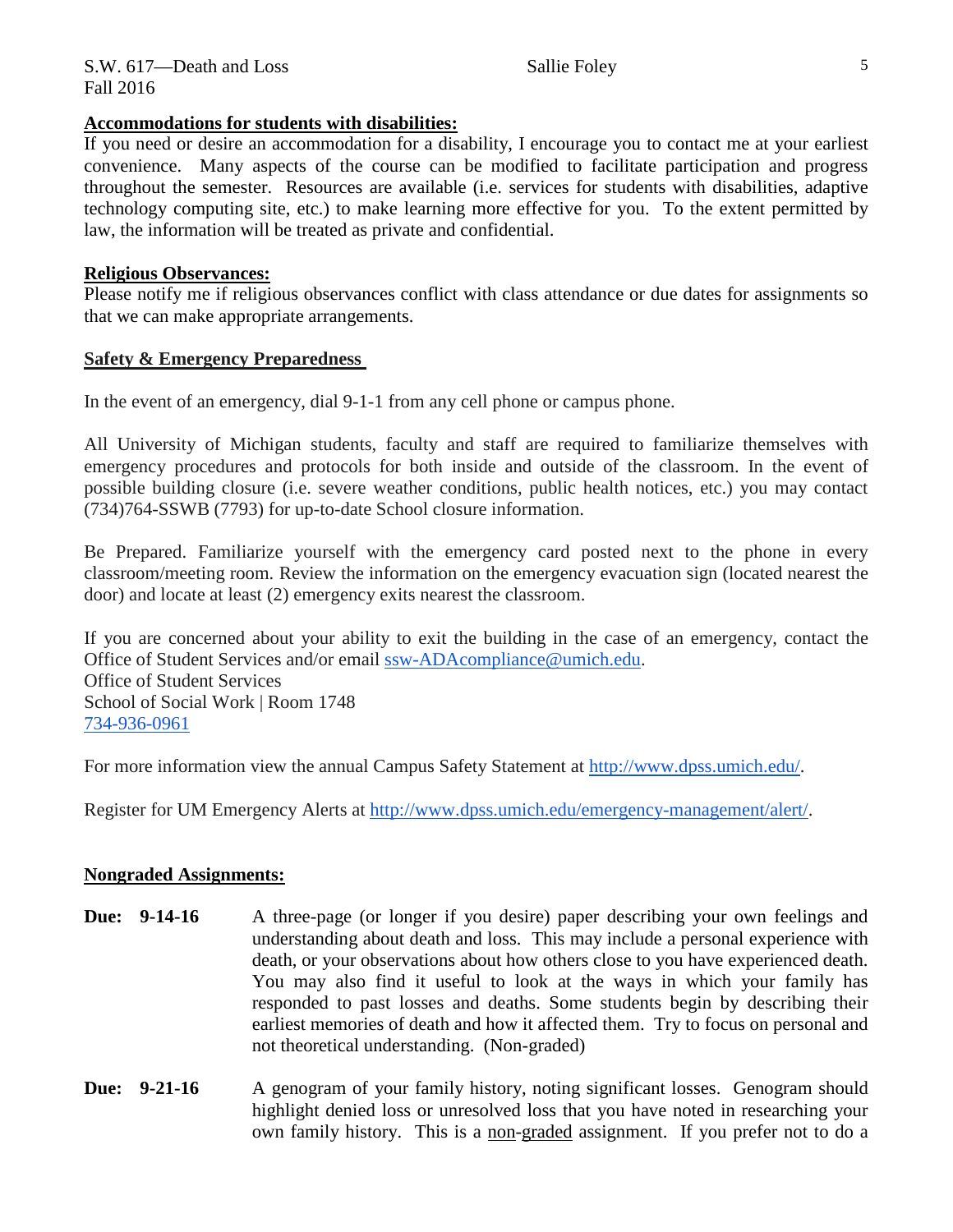| S.W. 617-Death and Loss<br>Fall 2016 | 6<br>Sallie Foley                                                                                                                                                                                                                                                                                                                                                                                                                                                                                                                                                                                                                                                                                                                                                    |
|--------------------------------------|----------------------------------------------------------------------------------------------------------------------------------------------------------------------------------------------------------------------------------------------------------------------------------------------------------------------------------------------------------------------------------------------------------------------------------------------------------------------------------------------------------------------------------------------------------------------------------------------------------------------------------------------------------------------------------------------------------------------------------------------------------------------|
|                                      | genogram of your own family, you may use a client's (protecting anonymity) with<br>whom you have worked. (Non-graded)                                                                                                                                                                                                                                                                                                                                                                                                                                                                                                                                                                                                                                                |
| Due: 9-21-16                         | Note: on all interviews below, explain assignment, obtain permission for<br>Interview, protect confidentiality.<br>Interview one person of your choosing about a loss they have experienced in the<br>past. You should ask their permission, explain that it is for a class and that you<br>would like to ask them about how they coped with a loss they had in their life.<br>Use journalistic style questions (what, when, how, where).<br>Ask: how did they cope emotionally and practically (remember Worden's four<br>tasks, remember that there are active and passive ways of coping).<br>Ask: did anyone help you cope with this loss? What did they do that was helpful?<br>Write up your experience of doing the interview in a two-page reflection paper. |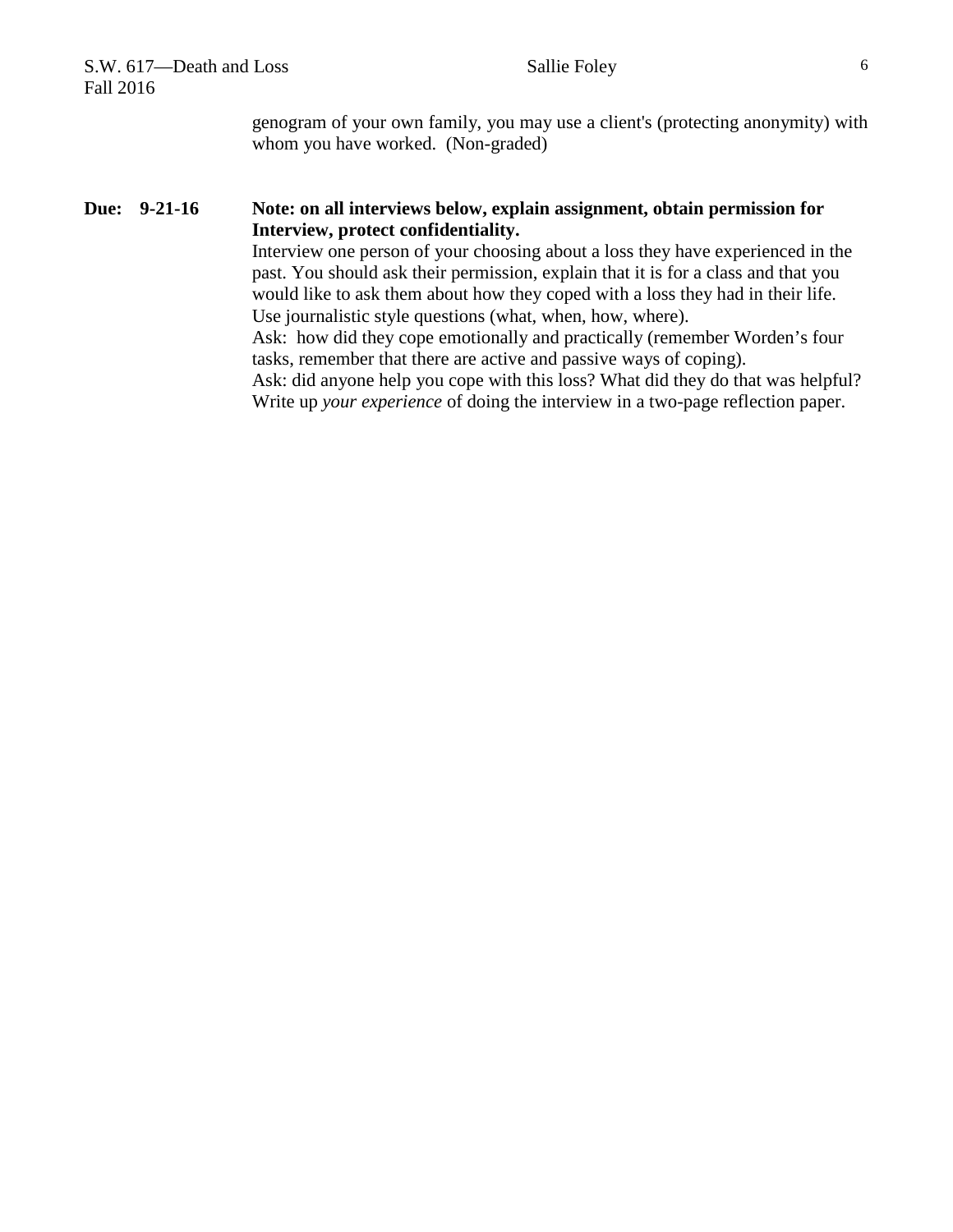| Due: 9-28-16  | Ask a colleague, friend, or family member to describe a cultural, religious, or<br>ethnic tradition or ritual that is associated with death and bereavement. For<br>instance, you might ask a Jewish colleague to describe what happens after<br>someone dies and through the first month after the death. Or you might ask a<br>colleague from Asia to describe the funeral and bereavement customs in their<br>country of origin. You may also choose to describe your own religious, ethnic,<br>and cultural traditions or rituals. If you are interviewing someone else, make sure<br>you ask their permission to interview them and tell them that it is for a class.<br>Write up the <i>description of the traditions</i> in a two-page paper.                                                                                                        |
|---------------|-------------------------------------------------------------------------------------------------------------------------------------------------------------------------------------------------------------------------------------------------------------------------------------------------------------------------------------------------------------------------------------------------------------------------------------------------------------------------------------------------------------------------------------------------------------------------------------------------------------------------------------------------------------------------------------------------------------------------------------------------------------------------------------------------------------------------------------------------------------|
| Due: 10-5-16  | Interview an older adult about losses in their life. The older adult must be 55 or<br>over. Ask their permission to interview them, explain it is for a class assignment.<br>Ask: How has loss or death impacted your life?<br>What helped you cope with the loss?<br>Who helped you get through the experience?<br>Looking back, how have your feelings about the loss/death changed over time?<br>As you look ahead, what is your greatest concern about the future?<br>Do you think very much about your own death? Has your thinking about death<br>changed over the course of your life?<br>Write up your experience of interviewing an older adult in a two-page reflection<br>paper.                                                                                                                                                                 |
| Due: 10-12-16 | Interview a person of any age about the impact of their religion or spirituality on<br>grieving a loss. Ask the person's permission to interview them, explain it is for a<br>class, and explain that we are discussing that religion or spirituality seems to be<br>an important support for some people who are grieving.<br>Ask: Can you remember a loss or death where your religion or sense of<br>spirituality helped you cope with grieving?<br>How did it help you?<br>If you are part of an organized religion, what does that religion discuss about<br>death, afterlife, and suffering?<br>Do you feel that talking about your sense of religion or spirituality when<br>discussing loss is helpful to you?<br>Write up your experience of interviewing someone about their sense of spirituality<br>or religion in a two-page reflection paper. |

# **Graded Assignments (all assignments are due on date specified):**

Books read will be part of class discussion on the week the assignment is due.

**Due: 10-19-16** Read Paul Kalinithi's When Breath Becomes Air, 2015. Random House.

After reading the book, please write 4 or more pages answering the following questions. **Please note,**  even if the book doesn't specifically address these issues, try to think how the author *would* handle **them. Remember the following: an introductory paragraph to your paper telling me what you are writing about; a concluding paragraph; check spelling and grammar; you will lose points for sloppiness; use of third person not "I" throughout your paper (e.g. "This paper will address the**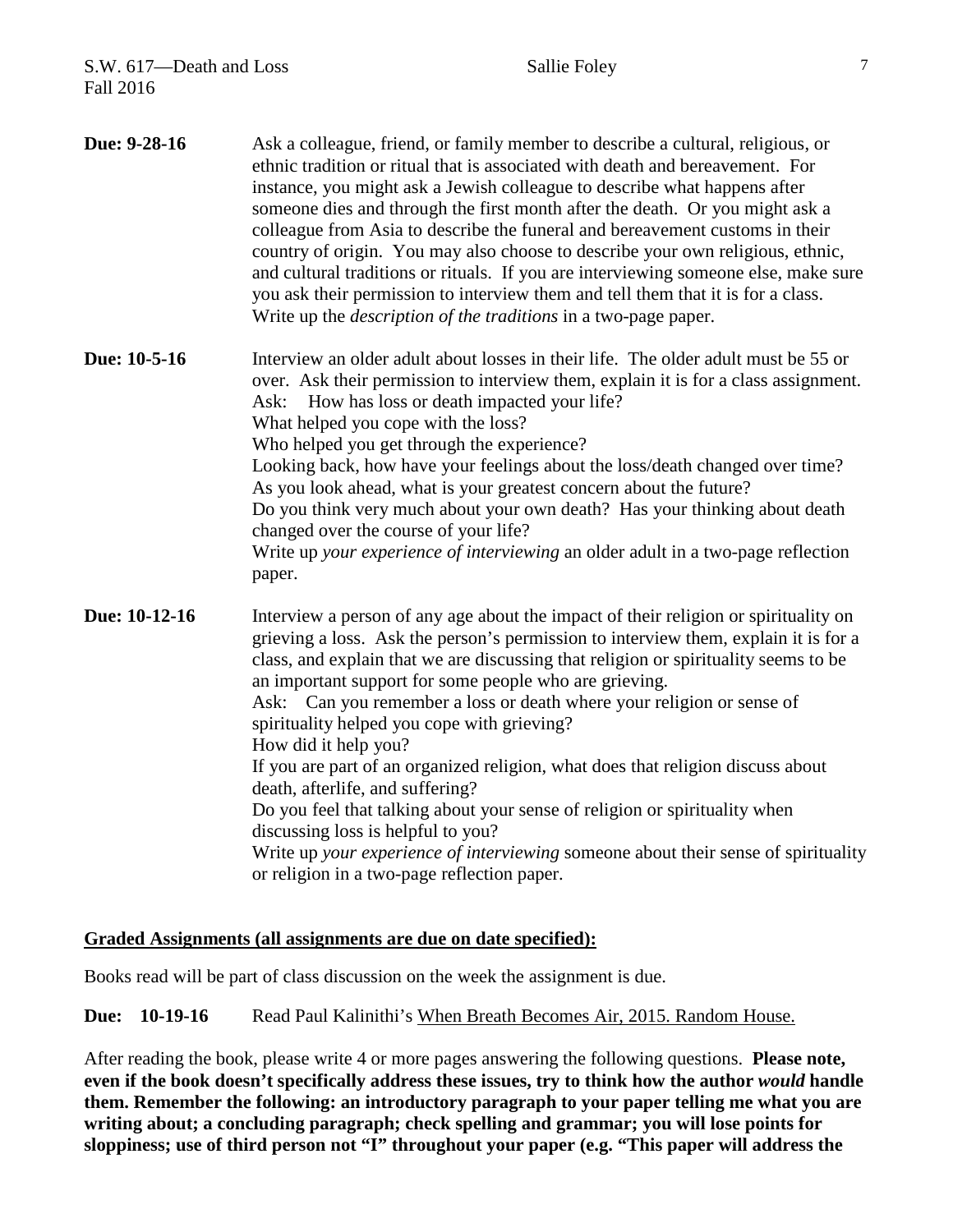**use of grief as a way of learning about self…"); no use of bullet points; no slang, jargon or 'blogger-style writing (e.g. avoid language like: "You might think Kalinithi is just a surgeon-y type guy…NOT! He is a cool as they come…"). To summarize, this is an academic paper and you are summarizing your thoughts in a critique form:**

> What are the possible reactions of the author, friends, and family to news of a lifethreatening diagnosis? Or the reactions of author, family and friends to news of a death?

> What are three different ways of coping that people might have when facing death or bereavement? When thinking of coping, please use the understanding of coping mechanisms as discussed in class—underlying psychological strategies for preserving a sense of self and not being overwhelmed by loss.

What are the most difficult aspects of the dying process or bereavement?

What role does "social support" play in the process of dying or in bereavement?

How does poverty, discrimination, and social stigmatization affect dying or being bereaved?

Please react and comment on the following statement in light of the book you just read: "Death is inseparable from the whole of human experience; the study of death touches on the past, present, and future." (DeSpelder and Strickland)

#### **Midterm Quiz: 10-26-16. Review for test on 10-19-16. Quiz will cover material to this point from DeSpelder, Edition 2010!, Worden 2nd edition, and class lectures. Quiz is open book, open note.**

**Due:** 11-9-16 Read and critique a book about grief and loss issues in the larger social context. **(P/F)** Loss and death are persistent themes in the world of social work. In addition, there is never any trauma without grief and loss. Poverty, oppression, discrimination, and social injustice all carry within them the experience of grief, loss, and trauma. The purpose of this critique is to understand that issues of loss, death, and bereavement pervade societal structures, public/governmental decisions, and international concerns.

> It is important for both macro and IP social workers to understand the experience of loss due to injustice and discrimination on a larger scale. For this assignment please read and critique a book about loss at the community level ('community' defined as a group of people larger than a nuclear family). Examples of good books are: Atul Gwande's *Being Mortal,* Irving Yalom's *Staring at the Sun,* or Deborah Prothow-Stith's *Deadly Consequences* (prevalence of violence in the US). Please let me know the book you are choosing to critique before you begin reading it.

> Alternate book selection. Alternative to above assignment must get an 'okay' of book from me: Read and critique one (of the many) self-help books available for the dying and bereaved. A book on clinical practice (like Judith Herman's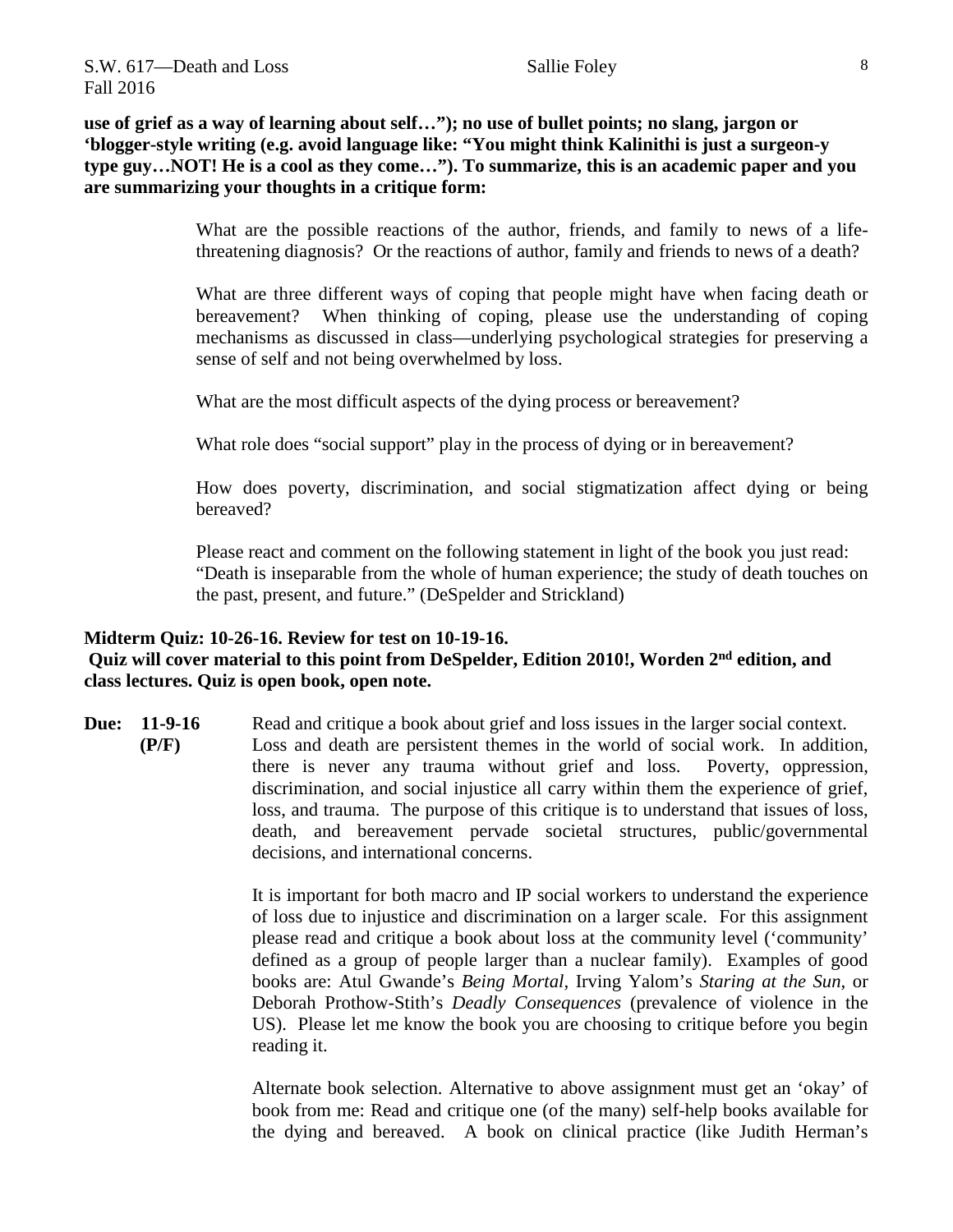*Trauma and Recovery)* may be substituted. Please do not select a short children's book or Eliana Gil's *Outgrowing the Pain*.

Critique Format:

The critique should be at least four pages in length (longer is fine). The critique should include:

- why you chose this book.
- a brief summary (no longer than a paragraph) of the book
- to what readership or specific group (i.e., grieving parents) this book is directed
- What are the themes of loss, grief, and bereavement that you see reflected in this book
- a discussion of the book's strengths: what you liked about the book as a clinician and what will be helpful about this book for its readership.
- a discussion of possible problematic aspects of one book (i.e., perhaps it is directed at a general public readership but is written in sophisticated clinical terminology; or perhaps the book does not meet its stated goal).
- a general summary of the book's utility as a vehicle to highlight themes of poverty, oppression, discrimination, and social injustice. Any cautions about using this book.

Do not use 'bulleted' lists. Please avoid lengthy quotes or summaries of the book.

# **Final Quiz: 11-23-16. Not cumulative. Will cover DeSpelder--2010, Worden—2nd edition, and class lectures. Open book, open note.**

## **Due 11-30-16** An annotated bibliography (submit to ctools assignments page):

An annotated bibliography on a topic of death, loss, grief, or trauma.

Please research using online academic juried journals. Read 10 research articles on the topic you have chosen. Summarize each article with a one paragraph summary that will critically assess the article and help your colleagues educate themselves on the topic you've chosen.

Plan to post the annotated bibliographies at ctools website. Instructions for posting will be given in class.

#### **From Wikipedia, here is the format for annotation of a bibliography**

"An **annotated bibliography** is a [bibliography](http://en.wikipedia.org/wiki/Bibliography) that gives a summary of the [research](http://en.wikipedia.org/wiki/Research) that has been done. It is still an alphabetical list of research sources. In addition to bibliographic data, an annotated bibliography provides a brief summary or [annotation.](http://en.wikipedia.org/wiki/Annotation) The annotation usually contains a brief summary of content and a short analysis or evaluation...summarize and critique. The purpose of [annotations](http://en.wikipedia.org/wiki/Annotations) is to provide the reader with a summary and an evaluation of the source. In order to write a successful annotation, each summary must be concise. An annotation should display the source's central idea(s) and give the reader a general idea of what the source is about. An annotation should include the complete bibliographic information for the source. It should also include some or all of the following: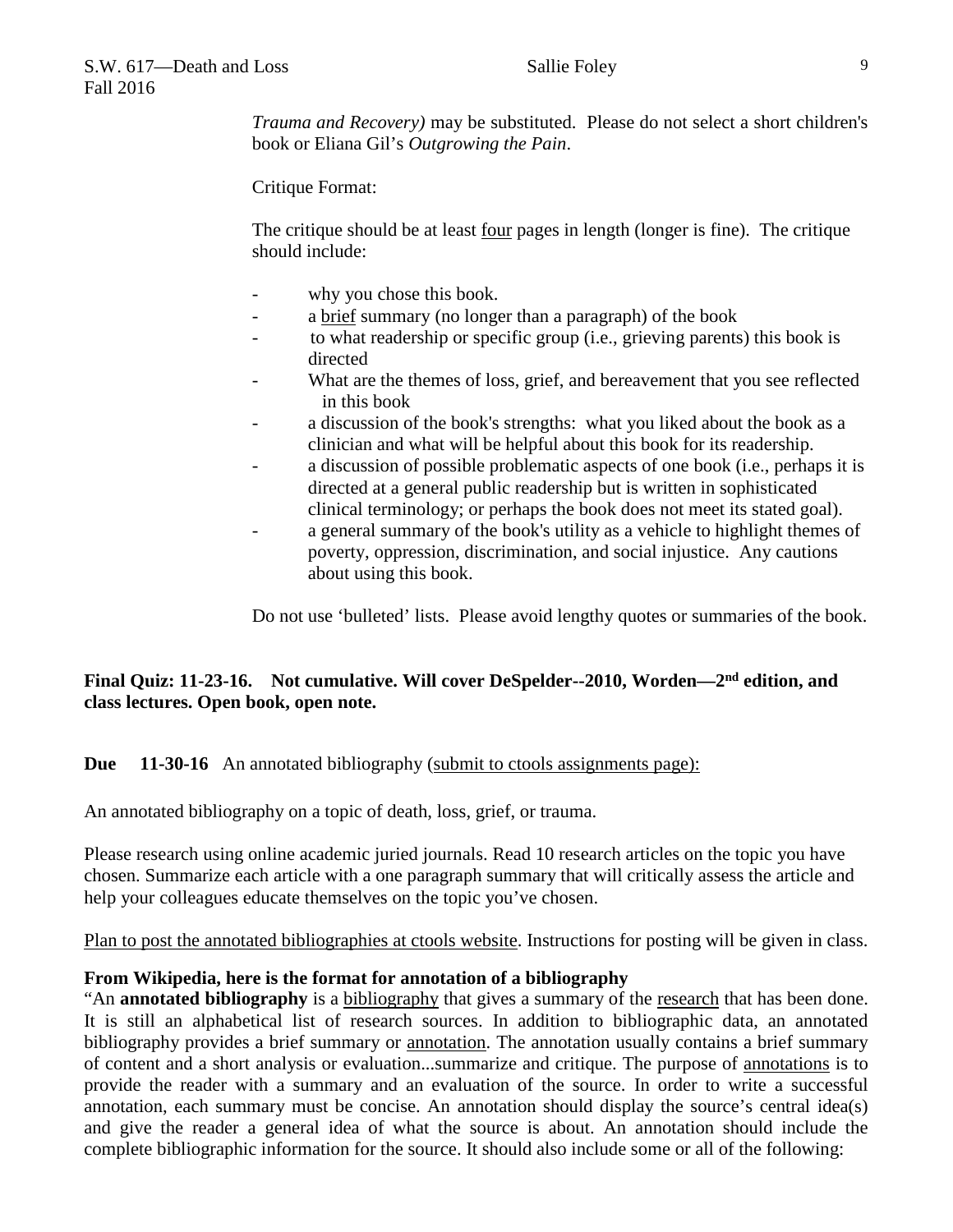- An explanation [brief] about the authority and/or qualifications of the author.
- Scope or main purpose of the work.
- Any detectable bias.
- Intended audience and level of reading
- A summary comment

Ideally, an annotation should be between 100 to 200 words."

The purpose of this annotated bibliography for this class is both to inform and evaluate. It is called a combination annotated bibliography. Each annotation is no more than 200 words, brief summary or description of the topic, how the source is useful and how it is not, assessing the strengths and weaknesses of the article, and brief conclusion. Sentences are used in what is called 'telegraphic method' –brief, clear, concise, professional language without embellishment or slang. If information is part of the title, then it can be omitted from your annotation. As Wikipedia states:

"A **complete** sentences writing style utilizes coherent sentences that are grammatically correct. Subjects and conjunctions are not eliminated even though the tone may be terse. Long and complex sentences are to be generally avoided. Writing an annotated bibliography is an excellent way to begin any research project. While it may seem easier to simply copy down bibliographical information, adding annotations will force the researcher to read each source carefully. An annotation requires the source to be critically analyzed, not simply read over.

**Formulating a thesis:** Any form of research paper or essay will require some form of argument. This is called a [thesis.](http://en.wikipedia.org/wiki/Thesis) A developed thesis needs to be debatable, interesting and current. Writing an annotated bibliography will give the researcher a clear understanding about what is being said about his/her topic. After reading and critically analyzing sources, the researcher will be able to determine what issues there are and what people are arguing about. From there, the researcher will be able to develop his/her own point of view."

# **Grading:**

Deadlines and thinking ahead are important parts of our professional lives. Timeliness and planning in assignments is part of this. Fairness requires that all class members have the same expectations in assignments. Therefore, late assignments will not be accepted unless the circumstances are both rare and compelling for the critiques. You must be present for the quizzes. If you are late on a written assignment (critique 1 or 2) you will automatically lose a 'grade', for instance if it was an A- paper, it becomes a B+ paper. This will be discussed on the first day of class.

Grade on papers/assignments will be based on organization, following the terms of the assignment, clarity of writing and accurate understanding of concepts. Assignments due on date listed in syllabus. Grading for the term:

Class attendance and careful completion of nongraded assignments (turned in on time): 20% Critique I: 15% Critique II: 15 %

Midterm quiz: 15% Final quiz: 15% Annotated Bibliography: 20%

| The required texts are: |  |  |  |  |  | Worden, William. 2008. Grief Counseling & Grief Therapy. (latest edition) |  |  |  |  |  |
|-------------------------|--|--|--|--|--|---------------------------------------------------------------------------|--|--|--|--|--|
|-------------------------|--|--|--|--|--|---------------------------------------------------------------------------|--|--|--|--|--|

2. DeSpelder, Lynne, & Strickland, Albert. *The Last Dance, Encountering Death and Dying*. Mountain View, CA: Mayfield Press. Please get a used edition—2010—the  $8<sup>th</sup>$  edition. Plenty of these are used on Amazon.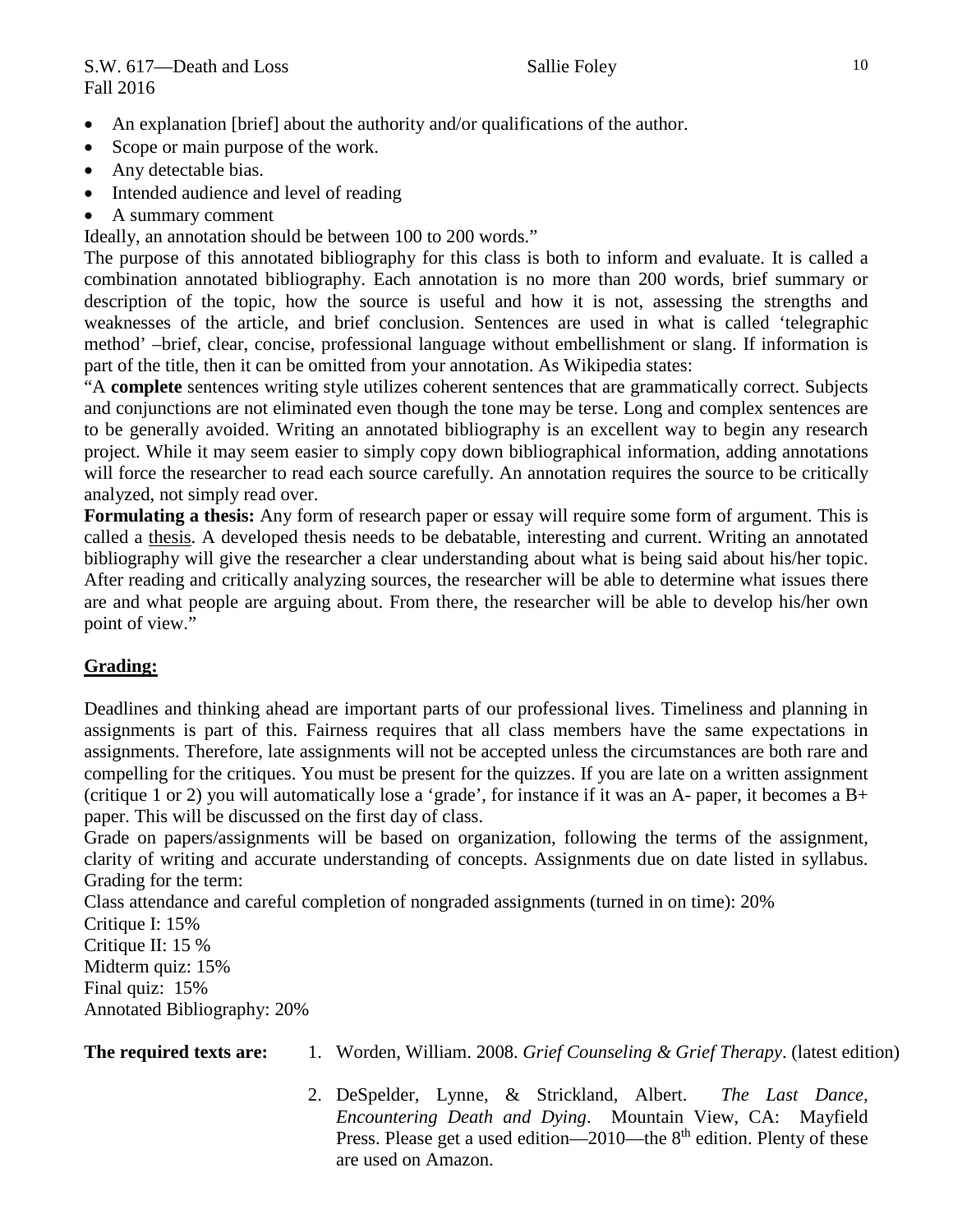3. Kalinithi, Paul, 2015. *When Breath Becomes Air.* Random House.

#### **Other books mentioned routinely in the course (and many additional are on the bib!)**

Gawande, Atul. 2014. Being Mortal. Pausch, Randy & Zaslow, Jeff. (2008) Last Lecture. Hyperion. Rando, Therese. Treatment of Complicated Mourning. (Rando: TCM) Shapiro, Ester (1996). Grief as a Family Process. New York: Guilford. Albom, Mitch, Tuesdays with Morrie: an old man, a young man, and life's greatest lesson. Emswiler and Emswiler, Guiding Your Child Through Grief.

Texts are available for purchase UM textbook sellers. Required readings are noted each week and are for that week.

There are many articles and handouts on Coursetools for 617. They are for your additional use if you want to read more.

# **Summary of Lectures: September – December 2016**

| 1. | $9 - 7 - 16$                           | A. | <b>B.</b>                                    | Death in our Culture - Past and Present.<br>A Theoretical Overview: Death, Dying, and<br>Bereavement                                                        |  |  |
|----|----------------------------------------|----|----------------------------------------------|-------------------------------------------------------------------------------------------------------------------------------------------------------------|--|--|
| 2  | $9-14-16$<br><b>Assignment Due</b>     |    | A.<br><b>B.</b>                              | Palliative Care and Medical Ethics<br><b>Integrating Theory into Clinical Practice:</b><br>Individuals, Groups and Communities                              |  |  |
| 3. | $9 - 21 - 16$<br><b>Assignment Due</b> |    | A.<br><b>B.</b>                              | Health Care Systems: Dying and Bereavement.<br>Developing Sensitivity to Ethnic and Cultural<br>Differences When Death is Imminent or Has<br>Just Occurred. |  |  |
| 4. | $9 - 28 - 16$<br><b>Assignment Due</b> |    |                                              | Children and Death                                                                                                                                          |  |  |
| 5. | $10 - 5 - 16$                          |    | A.                                           | Complicated Grief and Special Types of Losses $\&$<br>Grief                                                                                                 |  |  |
|    | <b>Assignment Due</b>                  |    | Β.                                           | Living with Life Threatening Illness                                                                                                                        |  |  |
| 6. | $10-12-16$<br><b>Assignment due</b>    |    | Complicated and disenfranchised grief, cont. |                                                                                                                                                             |  |  |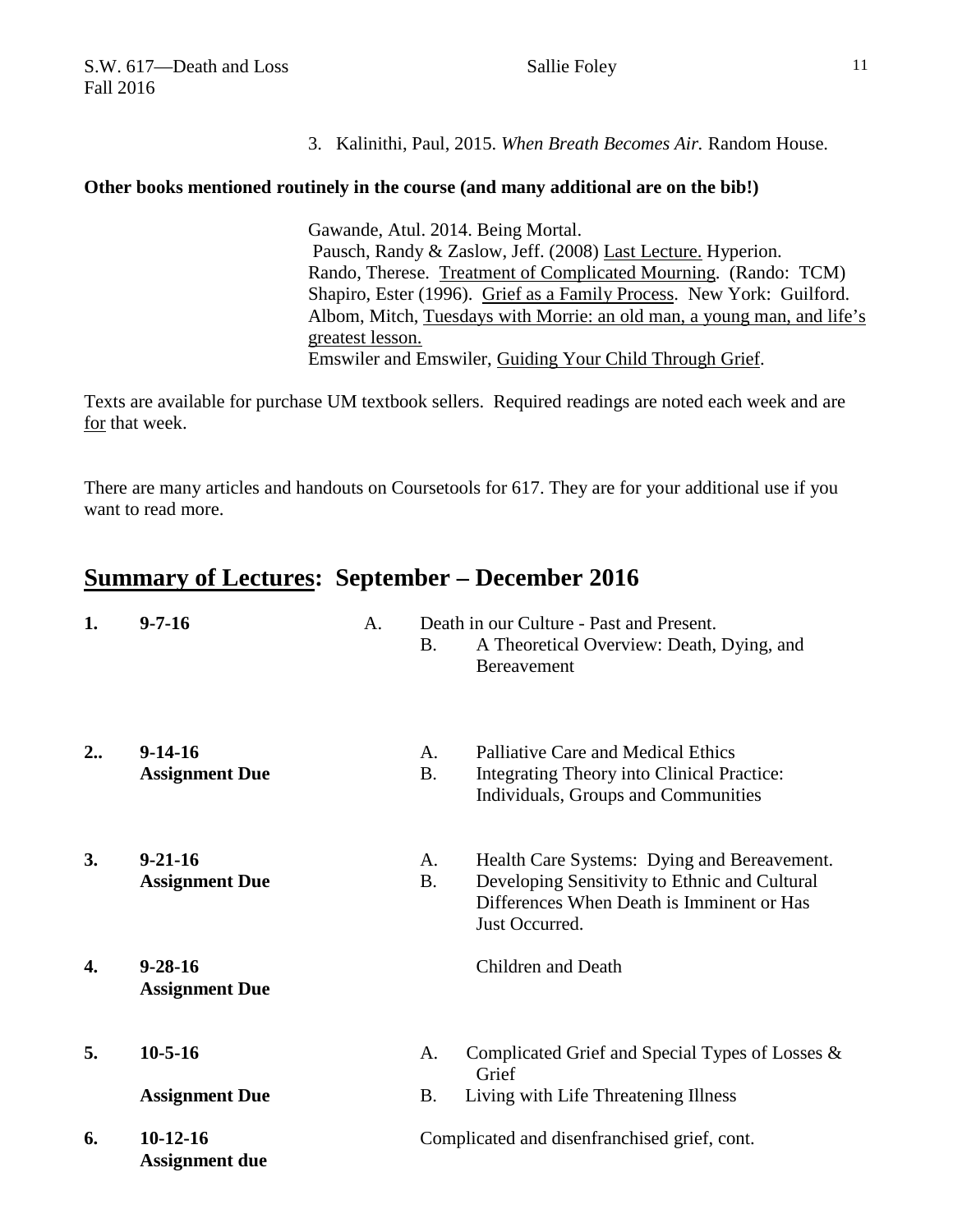|     | S.W. 617-Death and Loss<br>Fall 2016                |                                             |                                                                                                                                                          | Sallie Foley                                                                                                                 | 12 |  |  |  |
|-----|-----------------------------------------------------|---------------------------------------------|----------------------------------------------------------------------------------------------------------------------------------------------------------|------------------------------------------------------------------------------------------------------------------------------|----|--|--|--|
| 7.  | 10-19-16<br>Critique 1 due                          |                                             |                                                                                                                                                          | Aging and Loss, Chronic Pain                                                                                                 |    |  |  |  |
| 8.  | $10-26-16$<br>Quiz 1                                |                                             | A.<br><b>B.</b>                                                                                                                                          | Overview of Trauma<br>Homicide and violence                                                                                  |    |  |  |  |
| 9.  | $11 - 2 - 16$                                       |                                             | A.<br><b>B.</b>                                                                                                                                          | Suicide, depression, assessment<br>Maladaptive Grief: When Death or Loss is<br>Unresolved: A "P.T.S.D." Model for Treatment. |    |  |  |  |
| 10. | $11-9-16$<br>Critique 2 due                         |                                             |                                                                                                                                                          | The Cultural and Intergenerational Problem of Living<br>with Violence and Genocide.                                          |    |  |  |  |
| 11. | $11 - 16 - 16$                                      |                                             |                                                                                                                                                          | Communal Response to Death, Trauma, and Loss                                                                                 |    |  |  |  |
| 12. | $11 - 23 - 16$<br>Quiz 2                            |                                             |                                                                                                                                                          | Counseling the Dying and Bereaved: Impact on the<br><b>Mental Health Professional</b>                                        |    |  |  |  |
| 13. | $11-30-16$<br><b>Annotated Bib due</b>              |                                             |                                                                                                                                                          | The human capacity for coping and resilience.                                                                                |    |  |  |  |
| 14. | $12 - 7 - 16$                                       |                                             | Final Notes on Living with Death, Loss, and Grief                                                                                                        |                                                                                                                              |    |  |  |  |
|     |                                                     | <b>Lectures and Reading Assignments:</b>    |                                                                                                                                                          |                                                                                                                              |    |  |  |  |
| 1.  | $9 - 7 - 16$                                        | Introductory Information<br>A.<br><b>B.</b> |                                                                                                                                                          | Lecture: Death in Our Culture--Past and Present<br>A Theoretical Overview: Death, Dying, & Bereavement                       |    |  |  |  |
|     | Readings Assigned:                                  |                                             |                                                                                                                                                          | DeSpelder, S: Chapters 1, 2, 3, 4, 6,7; Worden: 1, 2, 3                                                                      |    |  |  |  |
| 2.  | $9-14-16$                                           | A.<br><b>B.</b>                             | Palliative Care and Medical Ethics<br>Integrating Theory into Clinical Practice: Therapeutic Responses                                                   |                                                                                                                              |    |  |  |  |
|     | <b>Assignment Due</b>                               |                                             |                                                                                                                                                          |                                                                                                                              |    |  |  |  |
|     | <b>Readings Assigned:</b>                           | Despelder: Chapter 5<br>Worden: Chapters 4  |                                                                                                                                                          |                                                                                                                              |    |  |  |  |
| 3.  | $9 - 21 - 16$                                       | А.<br><b>B.</b>                             | Health Care Systems: Dying and Bereavement.<br>Developing Sensitivity to Ethnic and Cultural<br>Differences When Death is Imminent or Has Just Occurred. |                                                                                                                              |    |  |  |  |
|     | <b>Assignment Due.</b><br><b>Readings Assigned:</b> |                                             | Despelder: Chapters 8, 9                                                                                                                                 |                                                                                                                              |    |  |  |  |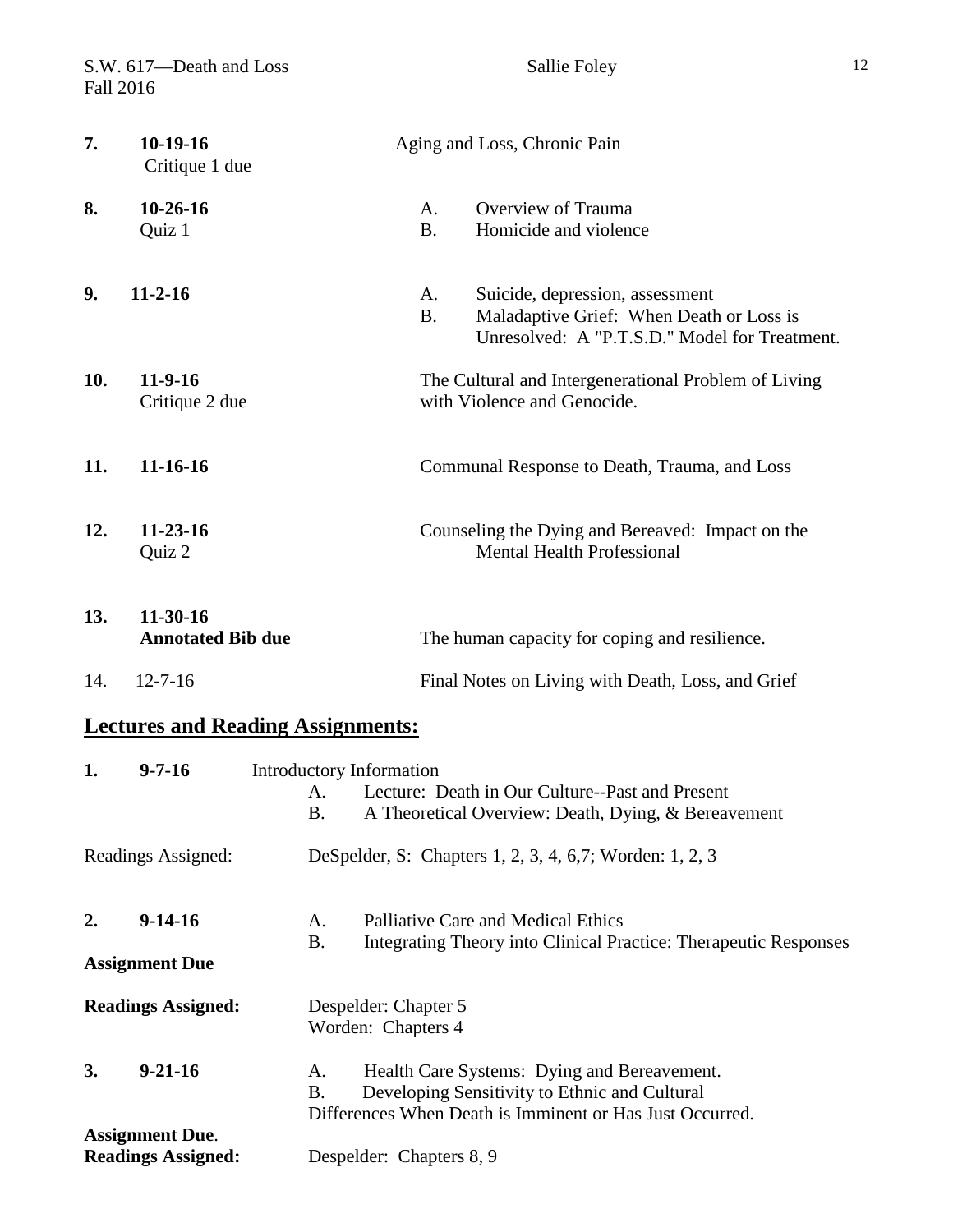| S.W. 617-Death and Loss<br><b>Fall 2016</b>        |                                        | Sallie Foley                                                                                                                         |  |  |  |  |  |  |
|----------------------------------------------------|----------------------------------------|--------------------------------------------------------------------------------------------------------------------------------------|--|--|--|--|--|--|
| 4.                                                 | $9 - 28 - 16$                          | Children and Death                                                                                                                   |  |  |  |  |  |  |
| <b>Assignment Due</b><br><b>Readings Assigned:</b> |                                        | Worden: Chapter 6, 8<br>DeSpelder: Chapter 10                                                                                        |  |  |  |  |  |  |
| 5.                                                 | $10 - 5 - 16$<br><b>Assignment due</b> | A. Complicated Grief and Special Types of Losses & Grief<br>B. Living with Life-Threatening Illness.                                 |  |  |  |  |  |  |
| 6.                                                 | $10-12-16$<br><b>Assignment due</b>    | Complicated and disenfranchised grief, cont.                                                                                         |  |  |  |  |  |  |
| 7.                                                 | $10-19-16$                             | Aging and Loss, Chronic Pain                                                                                                         |  |  |  |  |  |  |
| Critique 1 due<br><b>Readings Assigned:</b>        |                                        | DeSpelder: 11<br>Worden: Chapter 5, 7                                                                                                |  |  |  |  |  |  |
| 8.                                                 | $10-26-16$<br>A. Overview of Trauma    |                                                                                                                                      |  |  |  |  |  |  |
| Quiz 1                                             |                                        | B. Homicide and violence                                                                                                             |  |  |  |  |  |  |
|                                                    | <b>Readings Assigned:</b>              | DeSpelder: 12, 13                                                                                                                    |  |  |  |  |  |  |
| 9.                                                 | $11-2-16$                              | A. Suicide, depression, assessment<br>B. Maladaptive Grief: When Death or Loss is Unresolved: A "PTSD"<br><b>Model for Treatment</b> |  |  |  |  |  |  |
| 10.                                                | $11-9-16$                              | The Cultural and Intergenerational Problem of Living with Violence                                                                   |  |  |  |  |  |  |
| Critique 2 due                                     |                                        | and Genocide                                                                                                                         |  |  |  |  |  |  |
| <b>Readings Assigned:</b>                          |                                        | DeSpelder: 14, 15                                                                                                                    |  |  |  |  |  |  |
| 11.                                                | 11-16-16                               | Communal Response to Death, Trauma, and Loss                                                                                         |  |  |  |  |  |  |
|                                                    | <b>Readings Assigned:</b>              | Worden, Chapters 9, 10                                                                                                               |  |  |  |  |  |  |
| 12.                                                | $11-23-16$                             | Counseling the Dying and the Bereaved: Impact on the Mental                                                                          |  |  |  |  |  |  |
| Quiz 2                                             |                                        | <b>Health Professional</b>                                                                                                           |  |  |  |  |  |  |